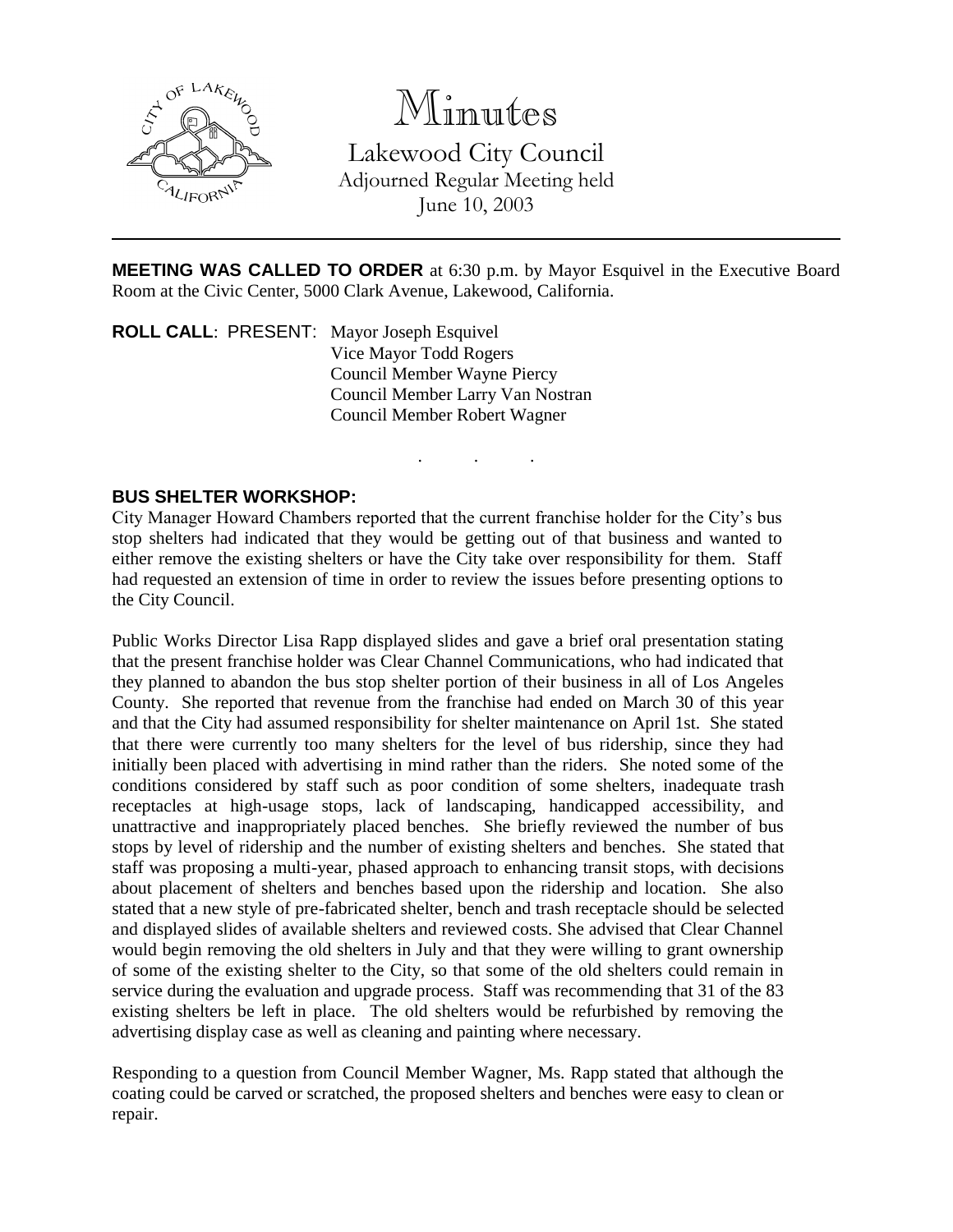City Council Minutes June 10, 2003 Page 2

## **BUS SHELTER WORKSHOP:** Continued

She confirmed for Council Member Van Nostran that the benches could be pole-mounted and affixed to the sidewalk to deter theft.

Ms. Rapp displayed slides documenting the process whereby Public Works staff had dismantled one of the existing shelters to see if it was possible to relocate and how much time it would require.

Council Member Piercy inquired if the shelters could be installed using a City crew. Ms. Rapp responded by stating that although a City crew could be used to install a small number of shelters, it would be more cost effective to use a contract crew for a broader installation.

Responding to a question from Mayor Esquivel, Ms. Rapp stated that there was a need for additional trash receptacles at certain, high usage locations.

The Public Works Director reported that staff had considered both contract and in-house maintenance options and had found that contract maintenance for this type of use was cost prohibitive. Staff was advising that the maintenance could be accomplished more effectively and economically by an in-house crew, who could be utilized for other assignments when available, such as alley clean up. She also noted that a maintenance truck for this purpose could be purchased with litter grant funds, if purchased before the end of the fiscal year. The maintenance could be funded with Proposition A, transit funds. It was the recommendation of staff that the City Council authorize staff to notify Clear Channel Communications to leave 31 designated bus shelters and all benches and trash cans in place, removing the other 52 shelters; and to authorize staff to continue development of an interim refurbishment program for the remaining 31 shelters, improvement concepts in a multi-year phased approach, cost estimates and deployment plans, and a work plan and budget for in-house maintenance.

Council Member Van Nostran stated there was a need to know how many new shelters and benches could be purchased with the available funds and that he was concerned about the impacts on riders of removing all the shelters.

Council Member Piercy noted that not all locations would need a two-man crew to provide an adequate level of service. Ms. Rapp responded by stating that one member of the crew could be a maintenance trainee who could be shifted to other assignments as time permitted.

Council Member Piercy stated that the truck should be purchased while the grant funding was available.

In response to a question from Council Member Van Nostran, Ms. Rapp stated that a City crew would be responsible for removing the advertising panels from the remaining 31 shelters.

COUNCIL MEMBER VAN NOSTRAN MOVED AND COUNCIL MEMBER PIERCY SECONDED TO APPROVE STAFF'S RECOMMENDATIONS.